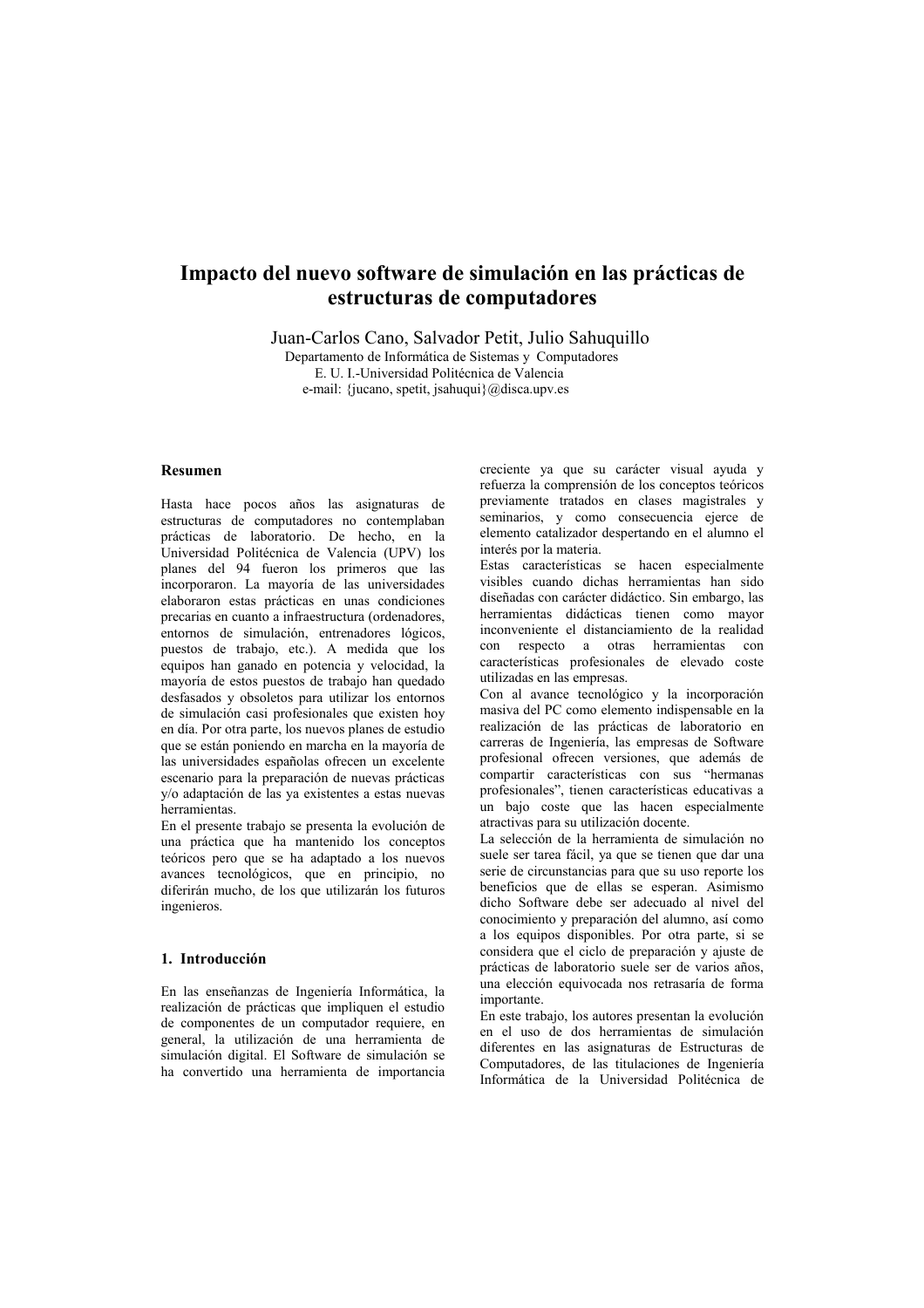Valencia. En particular se contextualiza una práctica de laboratorio en el entorno de dos planes de estudio diferentes. Los planes del 94 y los planes de 2001.

En los planes del 94 se seleccionó como herramienta de simulación una herramienta educativa denominada Computer Assited Simulation for Circuits Análisis & Design (CASCAD) [1], con características distantes de herramientas profesionales, pero que se adaptaba bastante bien no solamente a la formación de los alumnos sino también a la potencia de los equipos disponibles.

En los planes de 2001 se ha optado por una versión educativa de una herramienta profesional denominada XILINX  $\lceil 2 \rceil$ que presenta características interesantes no solamente para asignaturas de primer curso sino también para asignaturas específicas de cursos avanzados. Aunque dicha herramienta se encuentra actualmente en fase de implantación, hay un compromiso entre los profesores por ponerla en marcha durante este curso e ir utilizándola en las sucesivas asignaturas.

El presente trabajo se organiza como sigue. En el apartado 2 se presentan los contenidos teóricos de la práctica ejemplo dedicada a la implementación de un banco de registros. A continuación en los apartados 3 y 4 se presenta brevemente la implementación de dicha práctica utilizando el CASCAD y el XILINX respectivamente. El trabajo termina comparando ambas herramientas y presentando, en base a la experiencia de los autores, algunas de las conclusiones del trabajo.

## 2. Práctica ejemplo: el banco de registros

La práctica sobre la que nos centraremos en este trabajo es la implementación de un banco de registros. Hemos seleccionado esta práctica no solamente por que su diseño requiere de conceptos previamente tratados en temas de diseño digital tales como los Multiplexores y Decodificadores, sino además porque será un elemento de especial importancia en el diseño de ruta de datos y unidad de control del procesador que se utiliza en todas las enseñanzas relacionadas con la Estructura del Computador.

Un banco de registros es un circuito que proporciona un conjunto de registros, a los cuales

se puede acceder para modificar el contenido de cualquiera de ellos, operación que recibe el nombre de escritura, o para averiguar el estado de los biestables de un determinado registro. Esta última operación recibe el nombre de lectura. Estas dos operaciones se pueden implementar de distintas formas, a continuación se detalla una posible implementación, Para más información se puede consultar [4].

#### 2.1. Operación de escritura

DIRECCION DEL REGISTRO

La Figura 1 ilustra un puerto de escritura en un banco de registros, utilizando un decodificador. Para escribir en un registro, se envía el dato de  $n$ bits que se desea escribir, a todos los registros que constituyen el banco, por un conjunto de  $n$  líneas que constituyen el bus de datos.



Figura 1. Implementación de un circuito de escritura en un banco de registros mediante un decodificador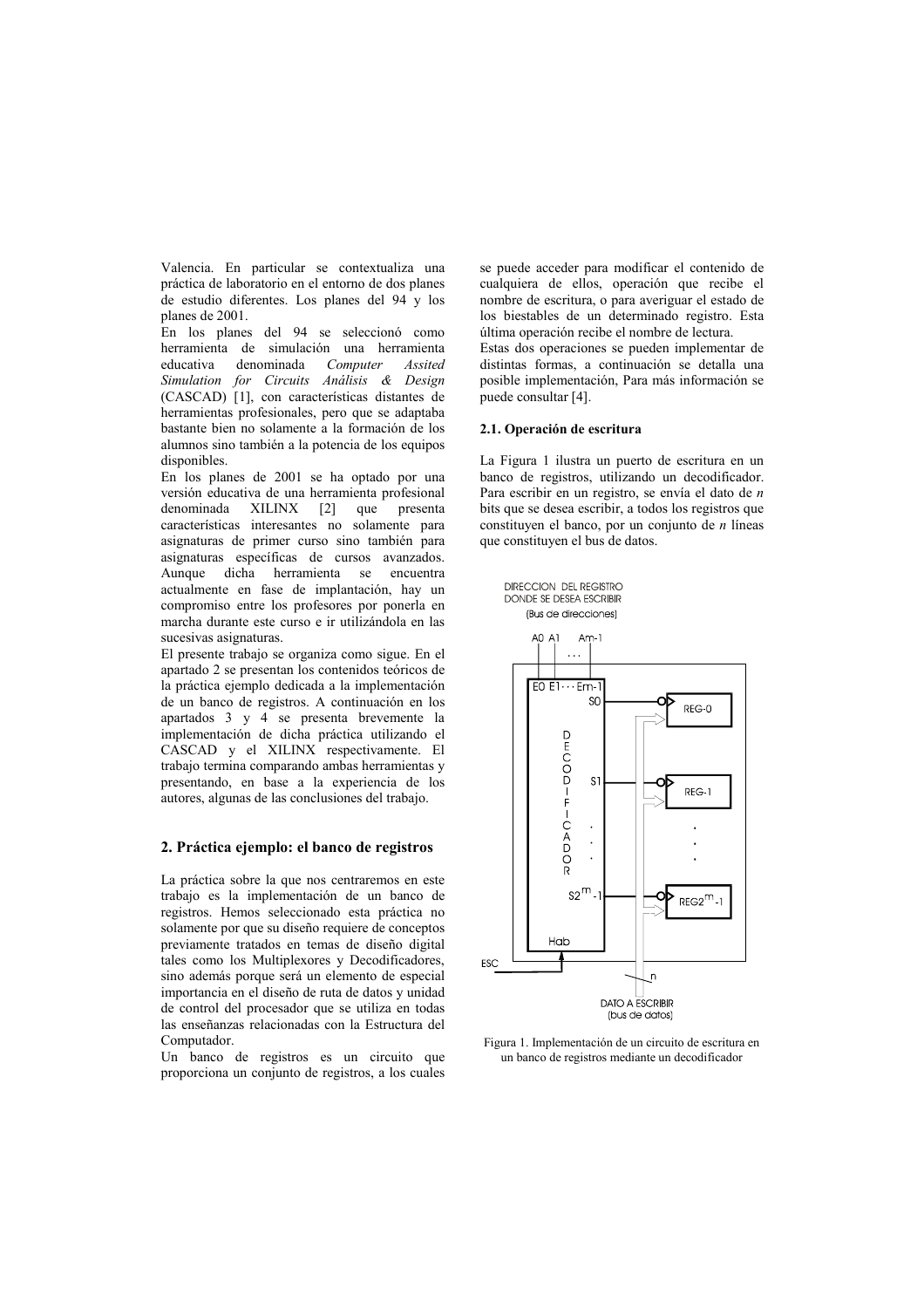Para seleccionar en qué registro se desea escribir, se utiliza un decodificador binario de  $m$  a  $2^m$ . Se utilizan  $m$  líneas para indicar la dirección del registro  $A = (Am - \hat{I}Am - 2...AIA0)$  (número de registro) sobre el que se desea escribir. Estas  $m$ líneas constituyen el bus de direcciones, y se conectarán a las  $m$  entradas del decodificador. Estas líneas de entrada activarán únicamente una de las  $2<sup>m</sup>$  salidas del decodificador.

Como cada una de las salidas está conectada a un registro, la salida activa del decodificador habilitará el registro sobre el que se desea escribir. En estos momentos, los biestables del registro cambiarán su contenido si las líneas del bus de datos conectadas a sus entradas así lo indican. Obsérvese que para que esto sea factible, el decodificador debe estar activo; por lo tanto la señal de habilitación actúa como una señal de control que cuando está activa habilita la escritura.

#### 2.1. Operación de lectura

En la Figura 2 se ha añadido un multiplexor que actúa como puerto de lectura sobre el banco de registros.

Además, se han representado las *m* líneas que constituyen el bus de direcciones mediante una sola línea, relativamente ancha, que representa el bus. Las salidas de los registros se encuentran permanentemente enviando su estado - al multiplexor. Para leer el contenido de un determinado registro, se enviará el número de registro que se desea leer por el bus de direcciones, cuyas líneas se conectarán a las entradas de selección del multiplexor. En estos momentos, si el multiplexor se encuentra habilitado, las *n* salidas del multiplexor de *n* bits (n multiplexores de un bit), contendrán el dato que se encontraba en el registro.



Figura 2. Implementación de un banco de registros utilizando un decodificador como puerto de escritura y un multiplexor como puerto de lectura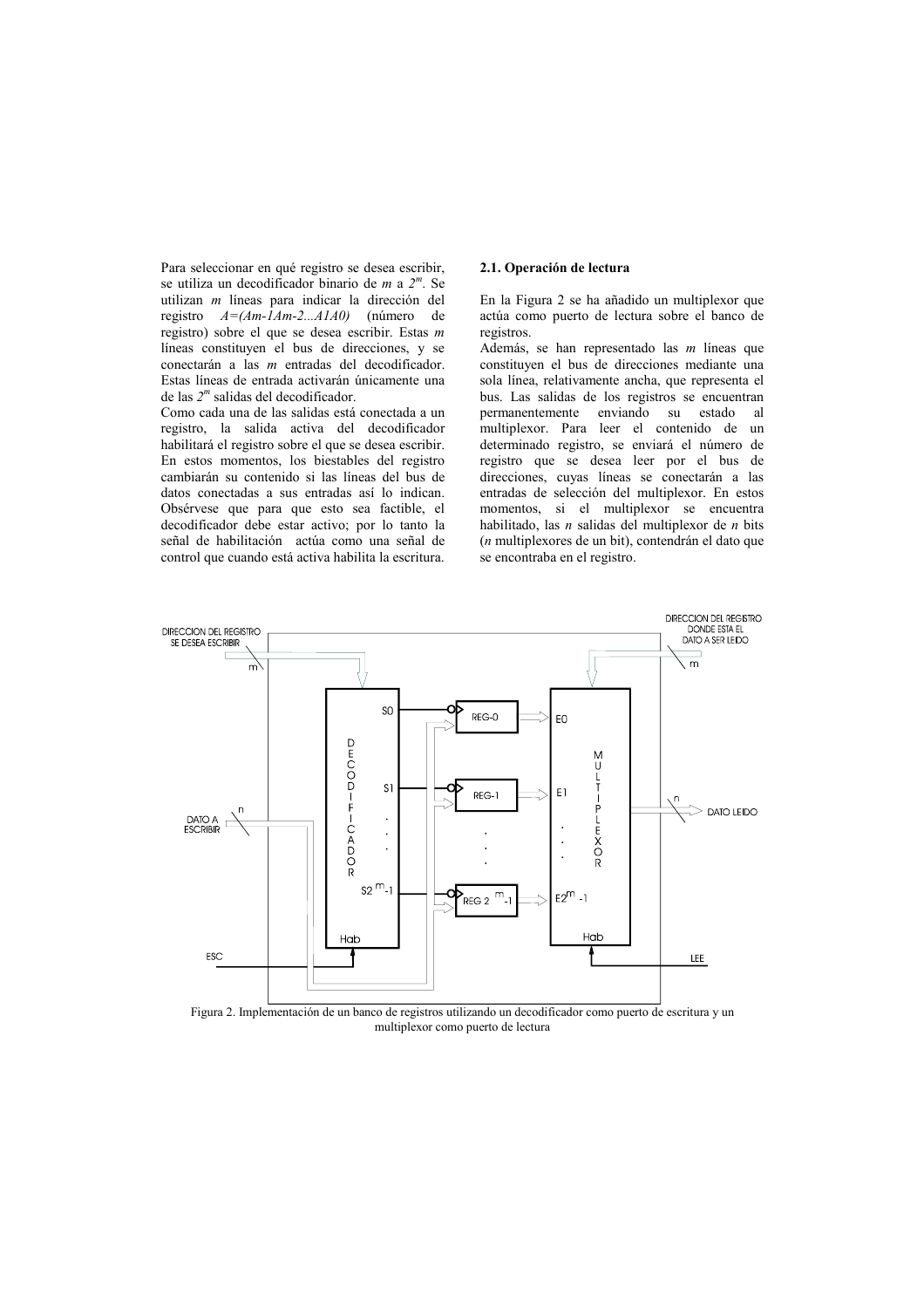La ruta de datos del procesador que posteriormente estudiará el alumno, requerirá de un banco de registros con un puerto de escritura y dos puertos de lectura. Para añadir otro puerto de lectura al esquema representado en la Figura 2 simplemente habrá que conectar las salidas de los registros a otro multiplexor, que actuará como segundo puerto. La Figura 3 muestra las entradas y salidas del banco de registros a implementar.



Figura 3. Entradas y salidas de un banco de registros. con un puerto de escritura y dos puertos de lectura

#### 3. Realización de la práctica con CASCAD

## 3.1. Descripción del Programa

En los planes del 94 se utilizo ampliamente el programa CASCAD en las prácticas de estructura de computadores. El programa CASCAD es un entorno integrado para diseño y simulación lógica de circuitos digitales de mediana complejidad. No se trata de un paquete profesional para diseño de circuitos, sino que es una herramienta didáctica, con un tiempo mínimo estimado en unas tres horas para familiarizarse con el entorno. En esta fase de aprendizaje se planificaban una serie de ejercicios diseñados por el profesor y que permitían ir conociendo el programa mientras se construían elementos útiles para prácticas posteriores.

Esta práctica cumplía una doble función, por una parte servía para introducir al alumno en el conocimiento de la herramienta, y además se implementaban circuitos que posteriormente se utilizaban en la construcción del procesador.

Los requerimientos Hardware del programa son mínimos, aunque hace algunos años estos eran un handicap, hoy en día han pasado a un segundo plano teniendo en cuenta las características de los equipos de laboratorio. Por otra parte su ejecución bajo entorno DOS, y su no disponibilidad en licencia libre representan algunos de sus mayores inconvenientes. La Figura 4 muestra el entorno de trabajo de la herramienta CASCAD. Calculadora



Figura 4. Pantalla principal de CASCAD

Dado que CASCAD es un programa que se ejecuta en entorno MSDOS, para la selección de las distintas funciones del entorno, CASCAD utiliza un conjunto de menús organizados en secuencia. Para hacer aparecer los menús sobre la ventana de trabajo basta pulsar el botón derecho del ratón. El primer menú que aparece es el menú principal (main menu). La selección de cualquiera de sus opciones hace aparecer un segundo menú para dicha opción y así sucesivamente formando una cadena, como se muestra a continuación.



Figura 5. Secuencia de menús en CASCAD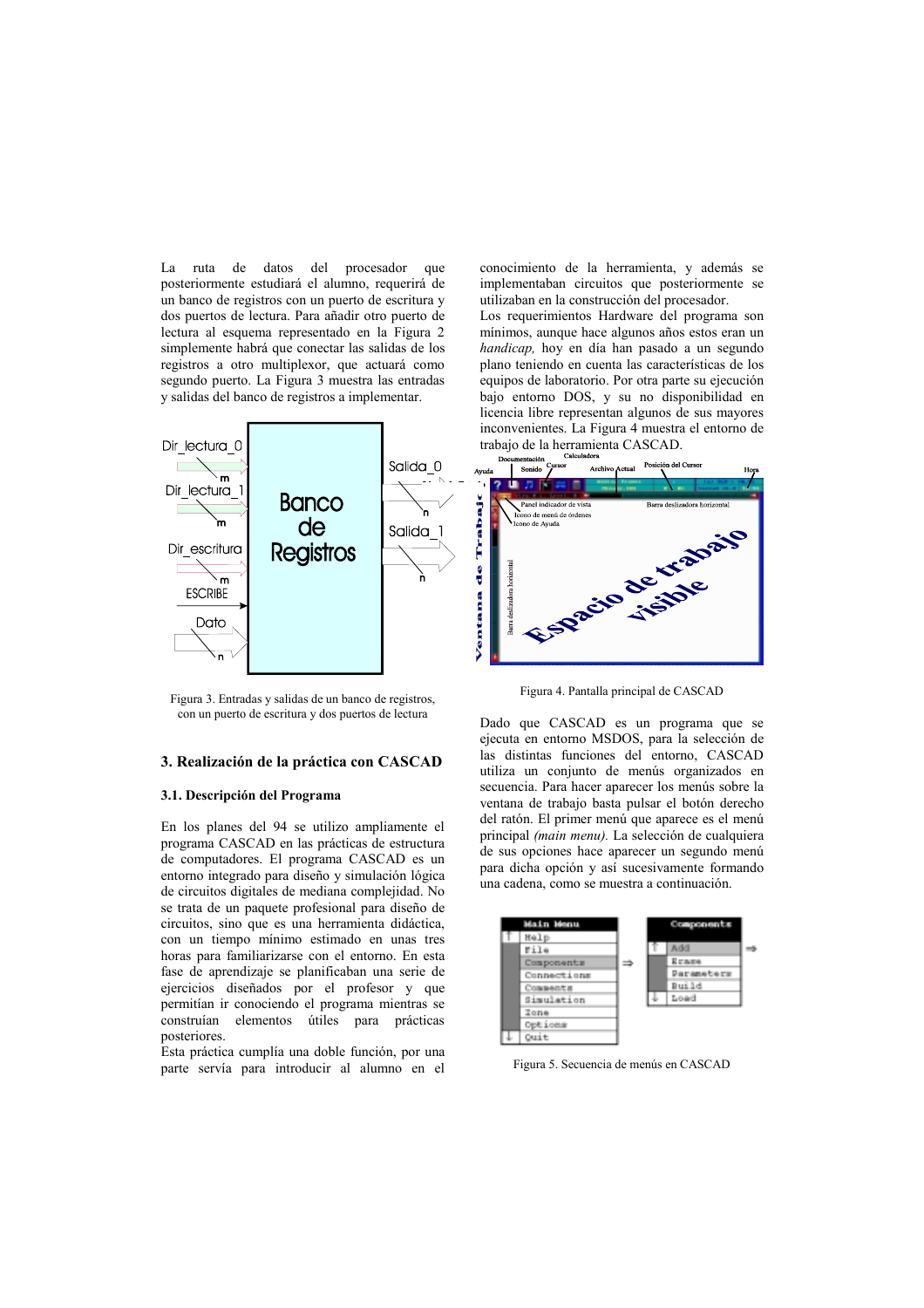#### 3.2. Implementación del Banco de Registros

Como el CASCAD no ofrece ningún banco de registros como componente, se deberá construir conectando entre si los diferentes elementos necesarios. Una vez construido, el CASCAD ofrece la posibilidad de encapsular el circuito realizado para su posterior utilización en circuitos de mayor complejidad.

Los pasos generales para la implementación de cualquier circuito en general y del banco de registros en particular son los siguientes: 1) Identificación de los componentes necesarios, 2) Realización de las conexiones: 4) Simulación y circuito de prueba del circuito. Teniendo en cuenta la descripción del banco de registros del apartado 2, la Figura 6 muestra una posible implementación de un banco de registros de ocho registros de 16 bits cada uno.

Como se puede observar, la operación de lectura se ha implementado con dos Multiplexores. La operación de escritura se ha implementado se ha realizado utilizando un Demultiplexor debido a que el CASCAD no incorpora Decodificadores. El alumno conoce la equivalencia existente entre Decodificadores y Demultiplexores.

#### 3.3. Circuito de prueba

De cara a la simulación y prueba del banco de registros, la Figura 7 muestra el circuito de prueba que se debe implementar utilizando una Unidad Aritmético Lógica o ALU. Se puede observar como el banco de registros se ha encapsulado en un nuevo componente denominado banco de registros que se puede utilizar en un nuevo circuito. Esta característica de encapsular componentes es de especial importancia de cara a implementar librerías de componentes específicos. Finalmente hay que comentar que para un aprovechamiento de las sesiones de prácticas. debe realizarse una planificación concienzuda que requiere de un trabajo previo por parte de los profesores de la asignatura. En este sentido a los alumnos de primer curso se les suministra un provecto inicial de partida en base al cual trabajan hasta obtener la versión definitiva.

Inicialmente se nedía al alumno que realizase todo el diseño completo; pero la experiencia nos demuestra que no es un buen método didáctico, ya que producía una pronta desmotivación en aquellos alumnos que no llegaban a obtener los resultados esperados.



Figura 6. Implementación interna de un banco de ocho registros en CASCAD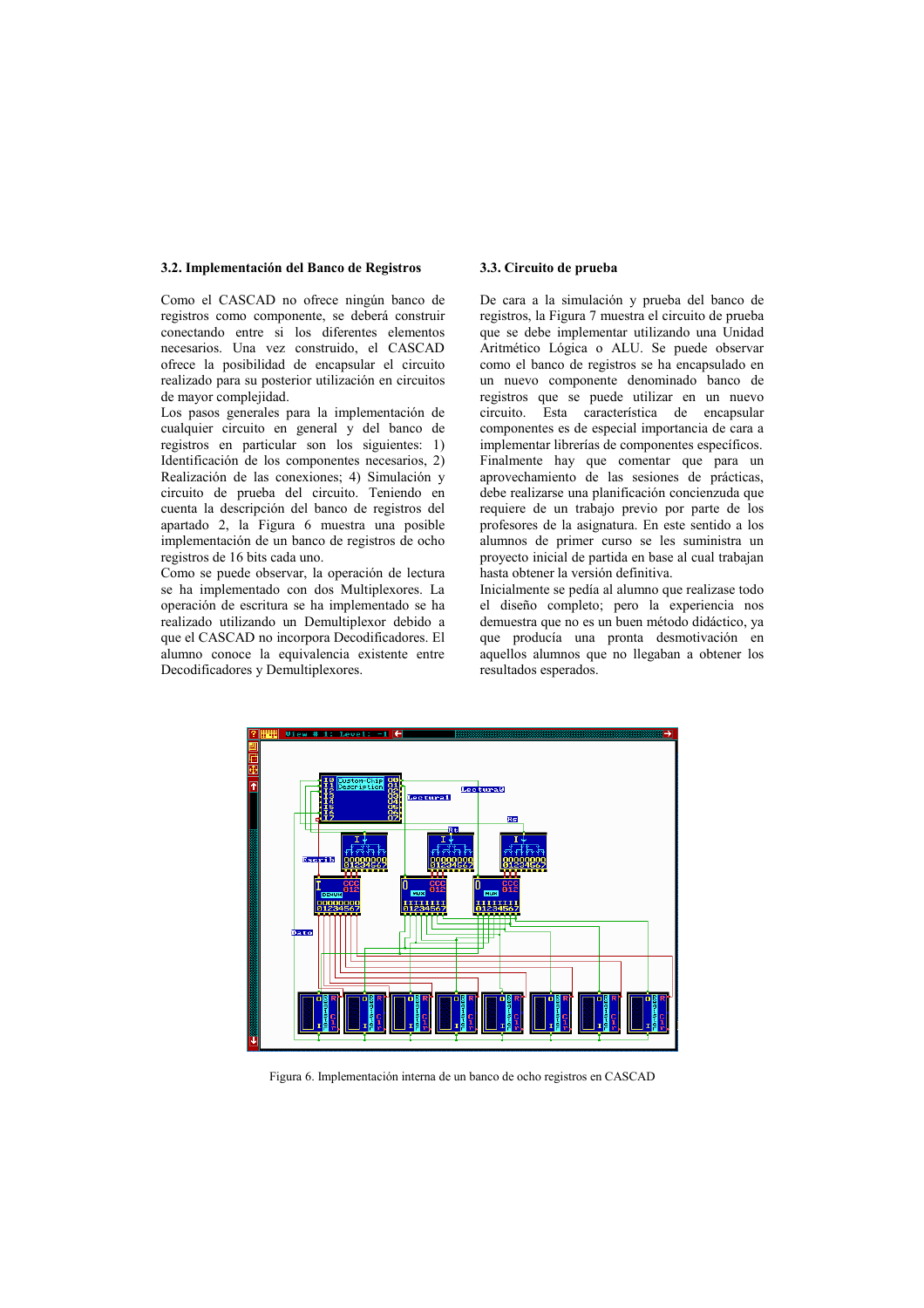

Figura 7. Circuito de prueba del banco de registros

## 4. Realización de la práctica con Xilinx

Debido a la importancia de la práctica, en nuestro bloque de prácticas, consideramos necesario que la práctica continúe realizándose. Sin embargo, nos encontramos en la necesidad de adaptarnos a las nuevas herramientas que ofrecen una mayor presencia y funcionalidad.

## 4.1. Descripción del Programa

El simulador XILINX Foundation 2.1 de la compañía Xilinx es un entorno profesional integrado de diseño, simulación y síntesis de circuitos y Hardware digital. Esta herramienta incorpora el lenguaje estándar de descripción hardware VHDL, permitiendo tanto el diseño de circuitos y sistemas digitales completos sin depender de un fabricante específico, como su implementación directa en Hardware.

La utilización de una herramienta de tales características ha de planificarse de forma progresiva. En los planes de estudio de 2001, hay un compromiso de profesores de distintas asignaturas, para utilizar esta herramienta progresivamente, desde primeros cursos, hasta cursos avanzados de diseño VLSI, llegando incluso a proponer Provectos Finales de Carrera donde se lleguen a utilizar sus características más avanzadas. De esta forma, el tiempo necesario para conocer y utilizar las características de la herramienta se va distribuyendo y amortizando en diferentes cursos, acorde con la formación progresiva del alumno. La Figura 8, muestra la pantalla principal de la herramienta. Para la implementación del banco de registros, solamente

utilizaremos el diseño esquemático y la simulación funcional, sin entrar en detalles específicos de implementación propios de cursos  $\alpha$ 



Figura 8. Pantalla principal de XILINX

#### 4.2. Implementación del Banco de Registros

Al igual que sucedía con el programa CASCAD, el XILINX no incorpora un banco de registros. El primer paso es identificar los componentes necesarios en las librerías de XILINX. Para aquellos elementos que no se encuentren disponibles en las librerías por defecto, XILINX, incorpora una función denominada creación de módulos **logiBlox** que permite crear e incorporar como elementos de lihrería componentes específicos a partir de componentes genéricos. Para el diseño del banco de registros necesitaremos 1 decodificador de 3 a 8 para implementar la operación de escritura y 2 multiplexores de 8 entradas y 1 salida todas con un ancho de 16 bits. Tanto el decodificador como los multiplexores, se han creado utilizando módulos logiBlox. La Figura 9 muestra la creación de un Multiplexor de 8 a 1 con un ancho de bus de 16 bits a partir de un componente genérico Multiplexor.

La Figura 10 muestra la implementación del banco de registros de 8 registros de 16 bits, utilizando dos Multiplexores y el Decodificador implementados como logiBlox, y 8 registros de 16 bits que incorpora una de las librerías de XILINX. Para realizar diseños jerárquico, el XILINX permite la creación de nuevos componentes a partir de diseños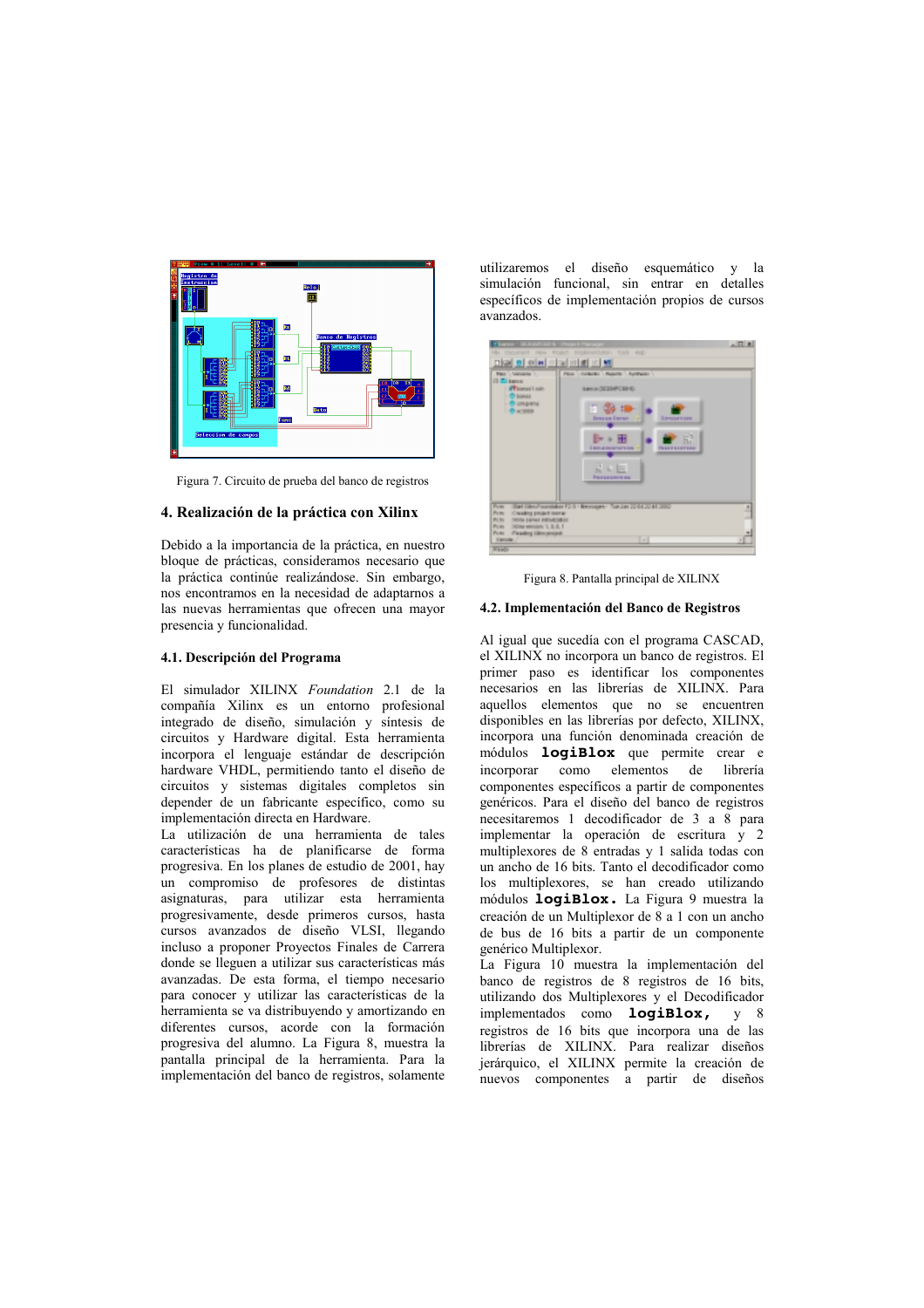realizados. Una vez generado el nuevo componente, este se encuentra disponible como nuevo elemento de la librería del proyecto, pudiéndose utilizar en futuros diseños.



Figura 9. Creación de un multiplexor 8 a 1 de 16 bits

Para generar un nuevo componente necesitamos crear un símbolo a partir de un diseño ya existente. El símbolo consistirá en un nuevo componente donde el usuario sólo verá un bloque con el mismo número de entradas y de salidas que el esquema original, que englobará a éste y realizará su misma función. La Figura 11 muestra el editor de símbolos que incorpora XILINX.



Figura 10. Implementación interna de un banco de ocho registros en XILINX.

La Figura 12 muestra el componente banco de registros. Como se puede observar, el editor de símbolos permite establecer una equivalencia visual entre el interfaz del componente generado y el interfaz teórico que se presento en la Figura 3 del apartado 2.



Figura 11. Editor de Símbolos de XILINX

Esta característica facilita notablemente la comprensión de los circuitos implementados, especialmente cuando la envergadura de un proyecto es considerable.



Figura 12. Componente Banco de Registros.

#### 3.3. Circuito de prueba

Para comprobar el funcionamiento del banco de registros, El alumno dispone de un circuito de prueba similar al implementado con CASCAD. Una vez que el alumno ha comprobado el funcionamiento del circuito, se le proporciona un circuito de mayor dificultad como el mostrado en la Figura 13 y se le plantean una serie de cuestiones teórico/prácticas. El objetivo que se persigue es analizar el nivel de comprensión del funcionamiento del banco de registros cuando este se conecta con otros elementos, como son contadores y Unidades Aritmético Lógicas, elementos que se utilizarán posteriormente en el diseño de la ruta de datos de un procesador básico